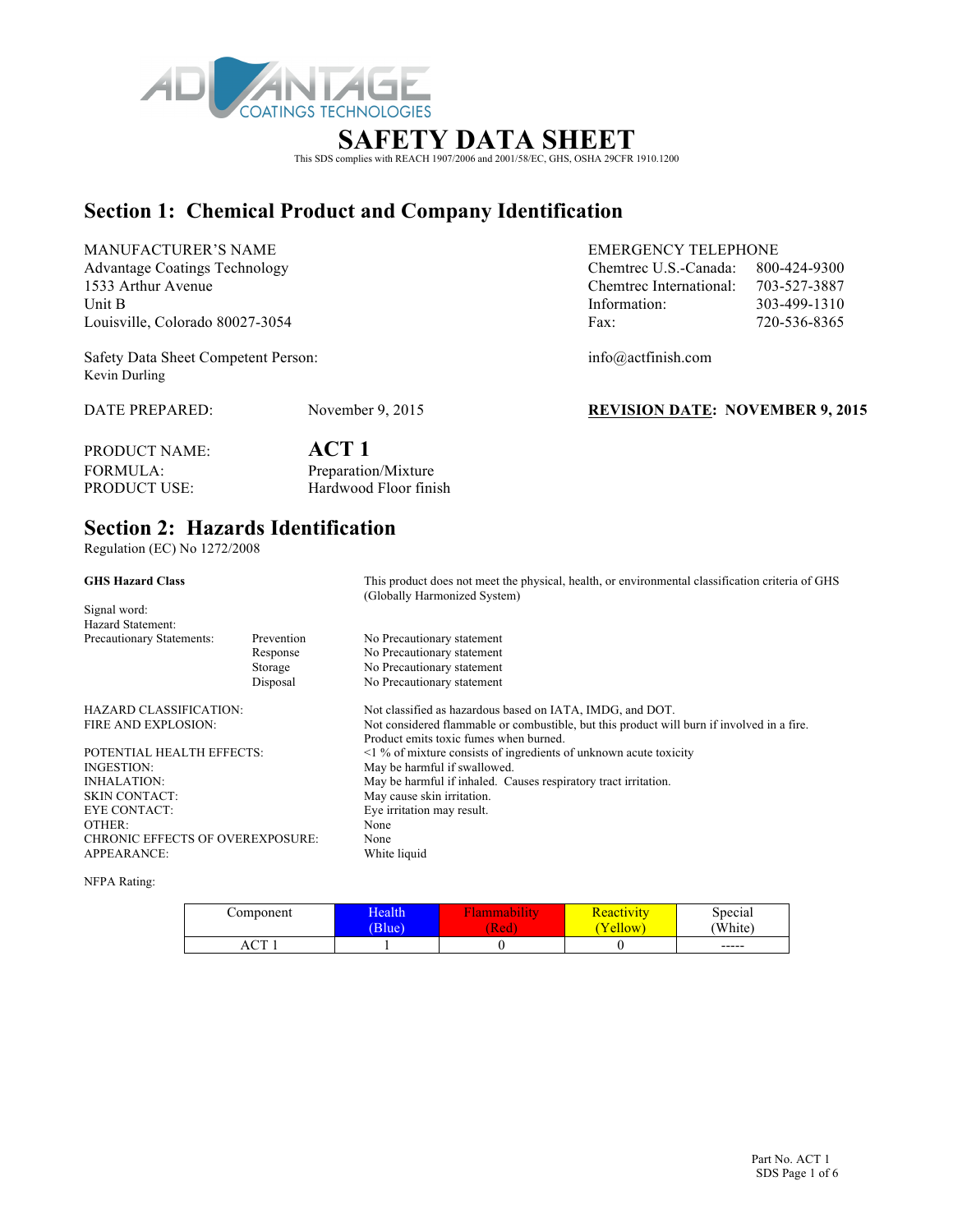

#### **Section 3: Composition, Information on Ingredients**

| <b>PRODUCT</b>        | <b>APPRX</b>  | <b>ACGIH</b>                 | OSHA                           | <b>NIOSH</b> | <b>CAS</b> | EINECS/       | <b>DANGER</b> | <b>RISK</b>   | DSL           |
|-----------------------|---------------|------------------------------|--------------------------------|--------------|------------|---------------|---------------|---------------|---------------|
| <b>COMPOSITION</b>    | $\frac{6}{9}$ | TLV                          | PEL                            | <b>REL</b>   | NO.        | <b>ELINCS</b> | <b>SYMBOL</b> | <b>PHRASE</b> | <b>CANADA</b> |
| P-series glycol ether | $<$ 5         | $100$ ppm<br>150 ppm<br>STEL | $100$ ppm<br>$150$ ppm<br>STEL | -----        | 34590-94-8 | Y/N           | -----         | -----         |               |

Trade Secret (TS) Some items on this MSDS may be designated as trade secrets. Bonafide requests for disclosure of trade secret information to medical personnel must be made in accordance with the provisions contained in 29 CFR 1910.1200 I 1-13. The full text for all R-Phrases is shown in Section 16.

### **Section 4: First Aid Measures**

INHALATION: Remove to fresh air. If not breathing, provide CPR (cardio pulmonary

resuscitation). Get immediate medical attention. SKIN CONTACT: Immediately flush skin with plenty of soap and water for at least 15 minutes. Remove contaminated clothing. EYE CONTACT: Immediately flush eyes with plenty of water for at least 15 minutes. Get immediate medical attention. INGESTION: If swallowed do not induce vomiting, give large quantities of water to drink. Never give anything to an unconscious person. Get immediate medical attention.

### **Section 5: Fire-fighting Measures**

| <b>FLASH POINT:</b>                     | None                                         |
|-----------------------------------------|----------------------------------------------|
| FLAMMABLE LIMITS IN AIR (% by vol):     | Not measured                                 |
| EXTINGUISHING MEDIA:                    | Foam, Dry Chemical Powder, or Carbon Dioxide |
| <b>SPECIAL FIREFIGHTING PROCEDURES:</b> | None                                         |
| UNUSUAL FIRE AND EXPLOSION HAZARDS:     | Emits toxic fumes under fire conditions.     |

### **Section 6: Accidental Release Measures**

ACTION TO BE TAKEN IF MATERIAL IS RELEASED OR SPILLED:

Wear proper protective equipment as specified in Section 8: Exposure Controls/Personal Protection Warn other workers of spill and contain spill. Recover spill by using absorbent and sweeping up waste material. In case of large spills, dike the spill, if possible. Call emergency services. Place material into a chemical waste container. Eliminate all sources of ignition and ventilate area. Prevent spills or contaminated rinse water from entering sewers or watercourses.

DISPOSAL METHOD: disposal should be made in accordance with federal, state, and local regulations. Incineration is recommended.

### **Section 7: Handling and Storage**

PRECAUTIONS TO BE TAKEN IN HANDLING AND STORAGE: For best results store upright between 12 - 25 °C (50 - 80 °F). Avoid freezing. Keep container closed when not in use. Keep away from heat and flame. Wear proper protective equipment and avoid contact with skin, eyes, or clothing. Wash hands after handling this material. Follow all applicable local regulations for handling and storage. Utilize chemical segregation.

#### INFORMATION ON EMPTIED CONTAINER

Dispose of this container according to local, state, and federal laws in your country.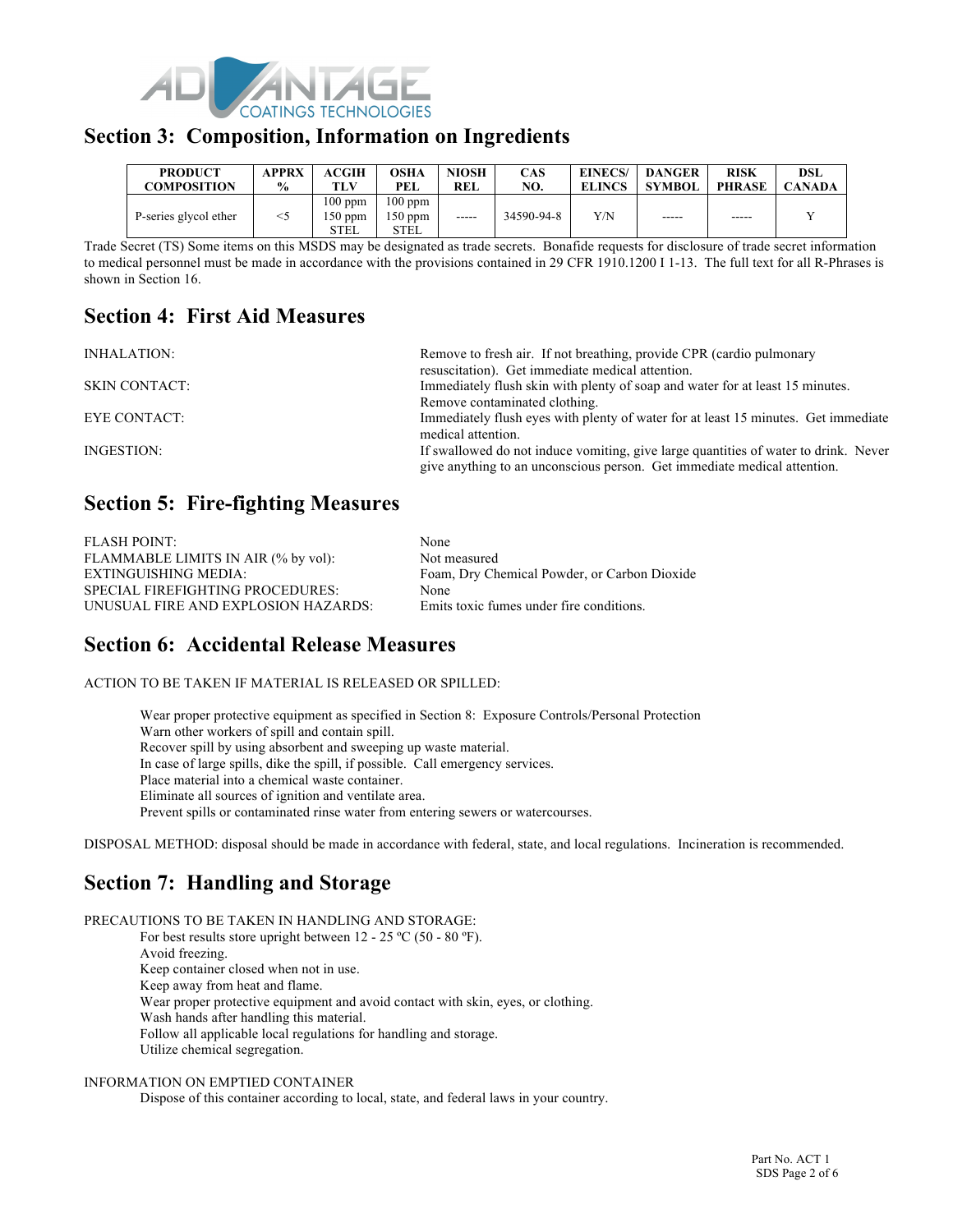

Do not reuse this container. This container may be hazardous when emptied.

#### SPECIFIC USES:

This product is a hardwood floor finish.

### **Section 8: Exposure Controls/Personal Protection**

| <b>VENTILATION:</b>            | Always provide good general, mechanical room ventilation where this<br>chemical/material is used.                                                                                                                                                               |
|--------------------------------|-----------------------------------------------------------------------------------------------------------------------------------------------------------------------------------------------------------------------------------------------------------------|
| SPECIAL VENTILATION CONTROLS:  | Use this material inside totally enclosed equipment, or use it with local exhaust<br>ventilation at points where vapors can be released into the workspace air.                                                                                                 |
| <b>RESPIRATORY PROTECTION:</b> | Follow the OSHA respirator regulations found in 29 CFR 1910.134 or the CEN<br>European Standards (EU). Use a NIOSH/MSHA or European Standard (EN)<br>approved respirator if exposure limits are exceeded or if irritation or other<br>symptoms are experienced. |
| <b>PROTECTIVE GLOVES:</b>      | Neoprene, butyl, or nitrile rubber gloves are recommended.                                                                                                                                                                                                      |
| <b>EYE PROTECTION:</b>         | Recommend eye protection using safety glasses or goggles.                                                                                                                                                                                                       |
| <b>SKIN PROTECTION:</b>        | Suitable protective clothing to prevent skin contact                                                                                                                                                                                                            |
| <b>WORK/HYGIENE PRACTICES:</b> | Avoid breathing vapor. Avoid contact with eyes. Wash hands after handling.                                                                                                                                                                                      |
| <b>EXPOSURE LIMITS</b>         | Reference Section 2                                                                                                                                                                                                                                             |
| <b>OTHER EQUIPMENT:</b>        | Make safety shower, eyewash stations, and hand washing equipment available in<br>the work area.                                                                                                                                                                 |

## **Section 9: Physical and Chemical Properties**

| APPEARANCE - COLOR: | White               |
|---------------------|---------------------|
| PHYSICAL STATE:     | Liquid              |
| ODOR:               | Slight acrylic odor |

#### PRODUCT CRITERIA

|                                              | <b>PRODUCT CRITERIA</b>     |
|----------------------------------------------|-----------------------------|
| <b>ODOR THRESHOLD</b>                        | Not applicable for product  |
| PH                                           | 8.3                         |
| <b>FLASH POINT:</b>                          | Not flammable               |
| LOWER EXPLOSIVE LIMIT; UPPER EXPLOSIVE LIMIT | Not applicable for product  |
| FLAMMABILITY (Solid, gas)                    | Not flammable               |
| <b>EXPLOSIVE PROPERTIES</b>                  | Not applicable for product  |
| <b>OXIDIZING PROPERTIES</b>                  | May occur                   |
| SPECIFIC GRAVITY (@25 °C):                   | 1.03                        |
| <b>EVAPORATION RATE:</b>                     | Less than n-butyl acetate   |
| % VOLATILE by Weight                         | $68 - 70$                   |
| PARTITION COEFFICIENT                        | Not applicable for product  |
| AUTO IGNITION TEMPERATURE                    | Not applicable for product  |
| DECOMPOSITION TEMPERATURE                    | Not applicable for product  |
| <b>BOILING POINT:</b>                        | Not applicable for product  |
| <b>MELTING POINT:</b>                        | Not applicable for product  |
| <b>VAPOR PRESSURE</b>                        | Not applicable for product  |
| VAPOR DENSITY (AIR = 1)                      | Heavier than air            |
| <b>SOLUBILITY IN WATER:</b>                  | Miscible                    |
| WATER SOLUBILITY IN THE SOLVENT              | Not applicable for product  |
| <b>FREEZING POINT:</b>                       | Not applicable for product  |
| <b>VISCOSITY</b>                             | 22 - 26 seconds Ford #4 cup |
| VOC CONTENT                                  | Less than 200 grams/Liter   |

### **Section 10: Stability and Reactivity**

STABILITY: Stable under normal conditions.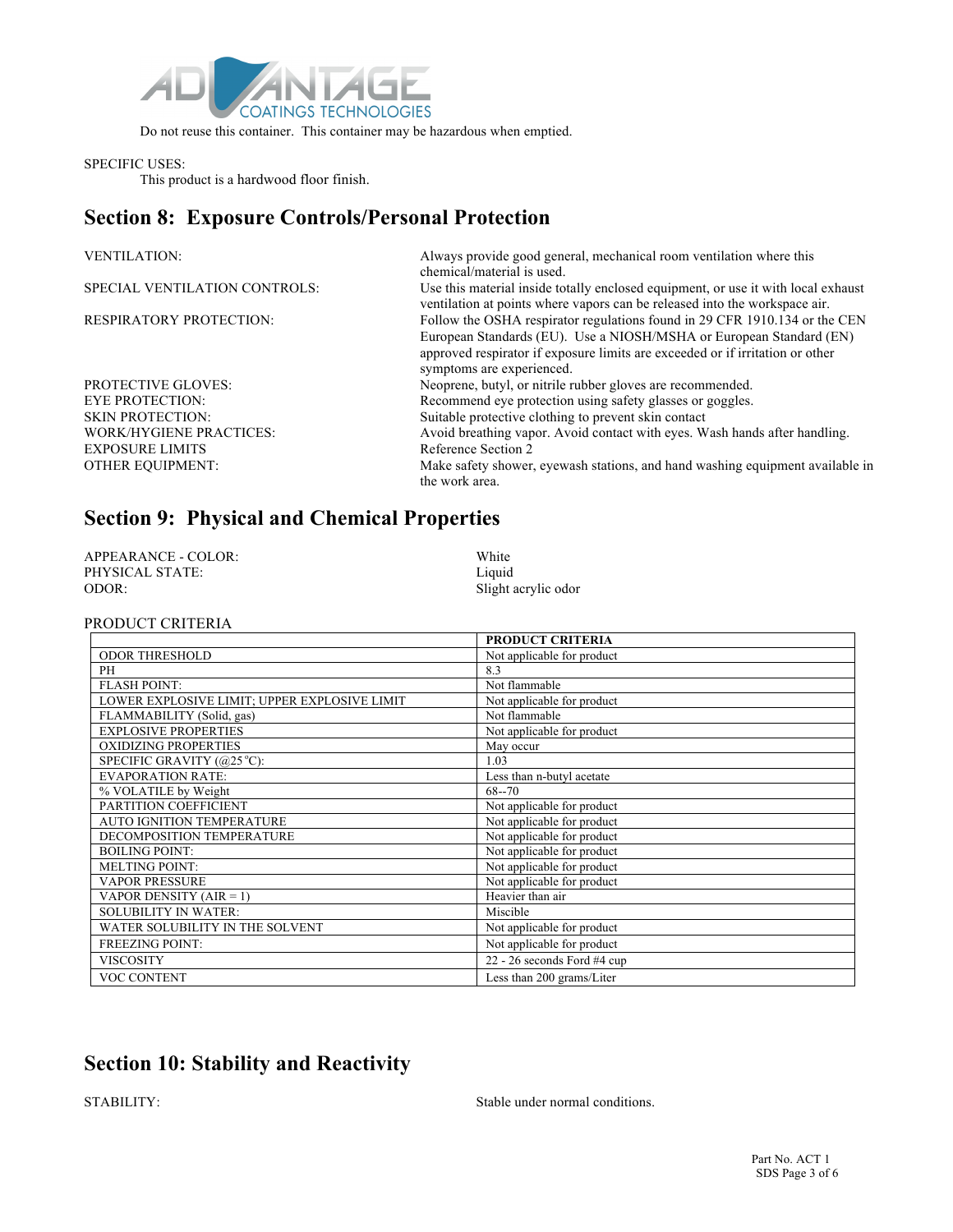

INCOMPATIBILITY (MATERIALS TO AVOID): Strong oxidizers.

HAZARDOUS POLYMERIZATION: Will not occur

CONDITIONS TO AVOID: Avoid heat. Closed containers may explode due to build up of pressure. HAZARDOUS DECOMPOSITION PRODUCTS: Heating to decomposition may generate Carbon monoxide and carbon dioxide, oxides of nitrogen.

### **Section 11: Toxicological Information**

**There is no toxicological information available for the product mixture.**

| GHS Required Criteria             | <b>Toxicity Criteria</b> | <b>Toxicity Information</b>  | Comments    | <b>Chemical Constituent</b> |
|-----------------------------------|--------------------------|------------------------------|-------------|-----------------------------|
| <b>Acute Toxicity</b>             | LD50 Oral Rat            | $>10000$ mg/kg               |             |                             |
|                                   | LD50 Dermal Rabbit       | $>2000$ mg/kg                |             |                             |
|                                   | LD50 Oral Rat            | $>2000$ mg/kg                |             |                             |
|                                   | LD50 Dermal Rabbit       | $9510$ mg/kg                 |             | P-series glycol ether       |
|                                   | LC50 Inhalation Rat      | $552$ ppm                    | 7 hours     | P-series glycol ether       |
| Skin Corrosion/Irritation         |                          | No information is available. |             |                             |
| Serious Eye Damage /              |                          | No information is available. |             |                             |
| Eye Irritation                    |                          |                              |             |                             |
| Respiratory or Skin Sensitization |                          | No information is available. |             |                             |
| Germ Cell Mutagenicity            |                          | No information is available. |             |                             |
| Carcinogenicity                   |                          | Not listed                   | <b>NTP</b>  |                             |
|                                   |                          | Not listed                   | IARC        |                             |
|                                   |                          | Not listed                   | <b>OSHA</b> |                             |
| Reproductive Toxicity             |                          | No information is available. |             |                             |
| STOST -- Single Exposure          |                          | No information is available. |             |                             |
| STOST - Repeated Exposure         |                          | No information is available. |             |                             |
| Aspiration Hazard                 |                          | No information is available. |             |                             |
| Ames test                         |                          | No information is available. |             |                             |

STOST = Specific Target Organ Systemic Toxicity

#### OTHER INFORMATION:

Only selected Registry of Toxic Effects of Chemical Substances (RTECS) data is presented here. See actual entry in RTECS for complete information.

#### **Section 12: Ecological Information**

| BIODEGRADATION:         | No information is available.                                       |                       |
|-------------------------|--------------------------------------------------------------------|-----------------------|
| <b>BIOACCUMULATION:</b> | No information is available.                                       |                       |
| ECO TOXICITY:           | LC50/96 HOURS Pimephales promelas (fathead minnow) 10,000 mg/l     | P-series glycol ether |
|                         | LC50 / 48 HOURS Daphnia magna. 1,919 mg/l (nominal)                | P-series glycol ether |
|                         | EC50 / 72 HOURS Selenastrum capricornutum (green algae) 1,000 mg/l | P-series glycol ether |
|                         | $LC50 - >500$ mg/kg based on analogy to similar products           | P-series glycol ether |
|                         | EC10 / Pseudomonas putida cell growth 4,168 mg/l (nominal)         | P-series glycol ether |
| MOBILITY:               | No information is available.                                       |                       |

Note: Not all of the ingredients have been tested for Ecotoxicity.

### **Section 13: Disposal Considerations**

WASTE FROM RESIDUES / UNUSED PRODUCTS: Follow the waste disposal requirements of your country, state, or local authorities.

#### CONTAMINATED PACKAGING:

Recommend contaminated packaging material should be disposed of as stated above for residues and unused product.

RINSATE: Do not dispose of rinse water containing product in a sanitary sewer system or storm water drainage system.

### **Section 14: Transport Information**

**DOT TRANSPORT:** Not Regulated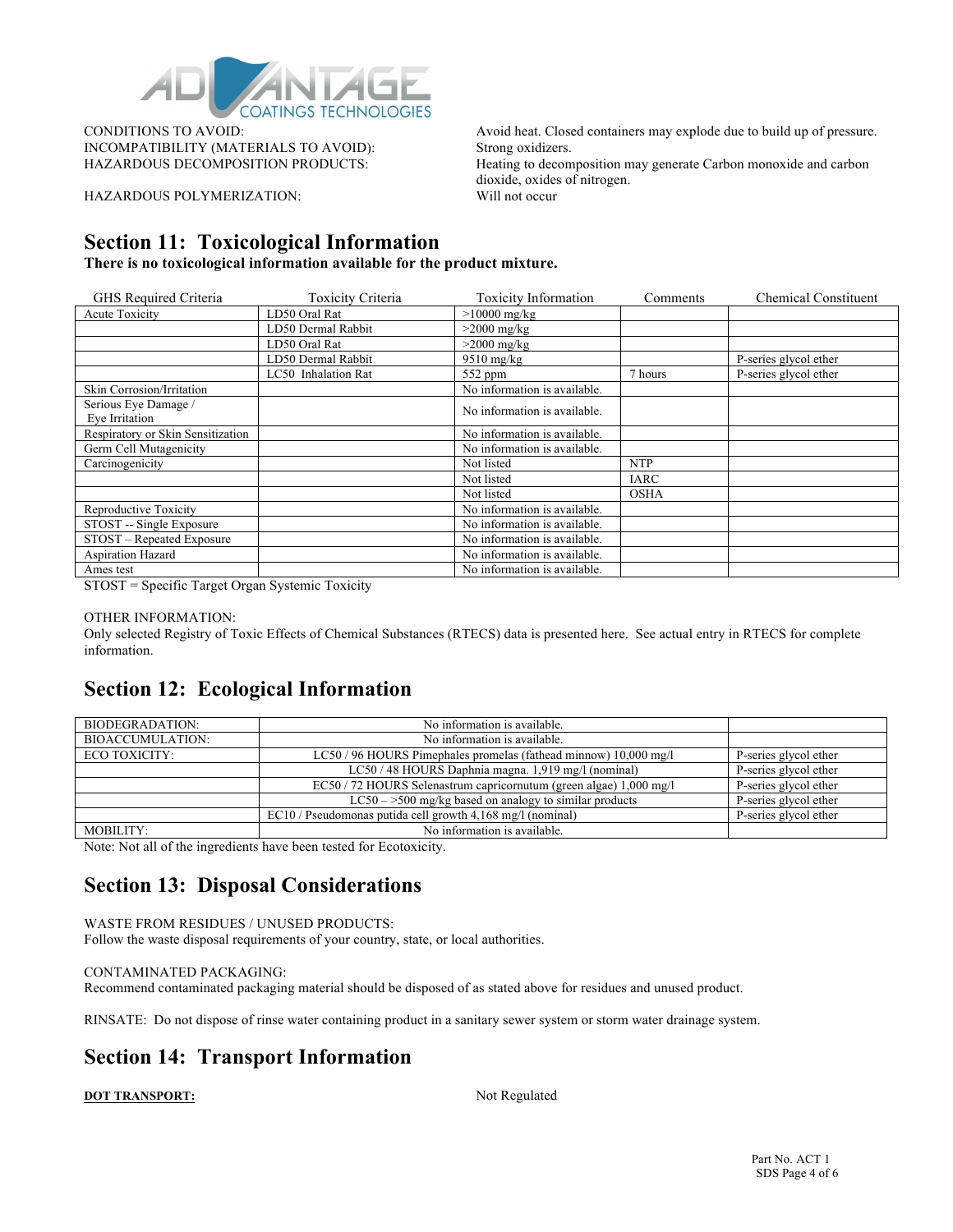

|                        | ADR = International Carriage of Dangerous Goods by Road | Not Regulated |
|------------------------|---------------------------------------------------------|---------------|
| <b>RAIL TRANSPORT:</b> |                                                         | Not Regulated |
| <b>SEA TRANSPORT:</b>  | <b>IMDG</b>                                             | Not Regulated |
| <b>AIR TRANSPORT:</b>  | <b>IATA/ICAO</b>                                        | Not Regulated |

### **Section 15: Regulatory Information**

Directive 1999/45/EC

LABEL FOR SUPPLY:

RISK PHRASES: R36 IR-Phr

IRRITANT

| R-Phrase: | R <sub>36</sub> | Irritating to Eyes      |
|-----------|-----------------|-------------------------|
|           | R <sub>38</sub> | Irritating to Skin      |
| S-Phrase: | S <sub>24</sub> | Avoid contact with Skin |
|           | S <sub>25</sub> | Avoid contact with Eyes |

#### **TOXIC SUBSTANCES CONTROL ACT (TSCA) STATUS:**

```
This product is in compliance with rules, regulations, and orders of TSCA. All components are listed on the TSCA Inventory.
```
SUPERFUND AMENDMENTS AND REAUTHORIZATION ACT OF 1986 (SARA) TITLE III SECTION 313 SUPPLIER NOTIFICATION:

This regulation requires submission of annual reports of toxic chemical(s) that appear in section 313 of the Emergency Planning and Community Right To Know Act of 1986 and 40 CFR 372. This information must be included in all MSDS's that are copied and distributed for the material.

The Section 313 toxic chemicals contained in this product are: None

#### CALIFORNIA PROPOSITION 65:

This regulation requires a warning for California Proposition 65 chemical(s) under the statute. The California proposition 65 chemical(s) contained in this product are: None

#### STATE RIGHT-TO-KNOW TOXIC SUBSTANCE OR HAZARDOUS SUBSTANCE LIST:

| Florida Toxic Substance(s):               | Not listed            |
|-------------------------------------------|-----------------------|
| Massachusetts's hazardous substance(s):   | P-series glycol ether |
| Pennsylvania hazardous substance code(s): | P-series glycol ether |
| New Jersey                                | P-series glycol ether |
| <b>Illinois</b>                           | Not listed            |
| Michigan                                  | Not listed            |

#### CANADA:

This MSDS/SDS will be non-compliant 3 years after the issue date. This MSDS contains all of the information required by the Controlled Products Regulations (CPR).

#### WHMIS-INFORMATION:

This product has been classified in accordance with the hazard criteria of the Controlled Products Regulations (CPR), SOR/88-66, Current to February 20, 2012. The classes of controlled products listed in the CPR, Section 32, Part IV, have been reviewed and based on Professional Judgment this product has been determined to not be WHMIS controlled.

#### EUROPEAN UNION:

This product has been reviewed for compliance with the following European Community Directives: REACH 1907/2006; Directive 1999/45/EC, Regulation (EC) No 1272/2008 on classification, labeling and packaging (CLP) of substances and mixtures. WGK: 0 (German Federal Water Management Act) (Water Hazard Class)

#### **Section 16: Other Information**

European Community Hazards Identification: